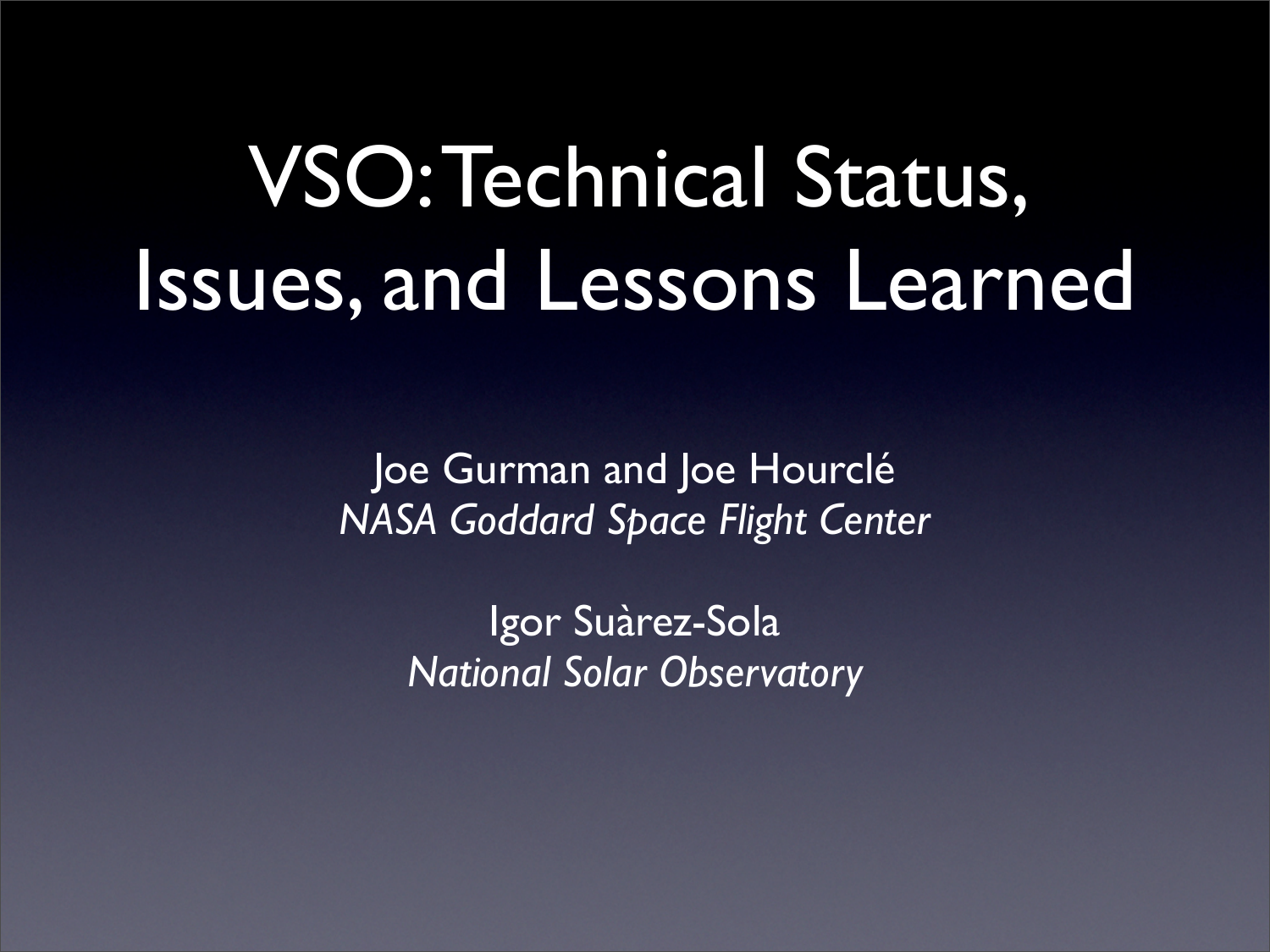## *VSO Status and Priorities (I)*

- Emphasis in last  $\sim$  6 months has been on integration of new data providers
	- New missions
		- STEREO: largely complete, also use VSO engine as backend on STEREO Science Center Website
		- *• Hinode*: work just beginning as two of three instruments data are reprocessed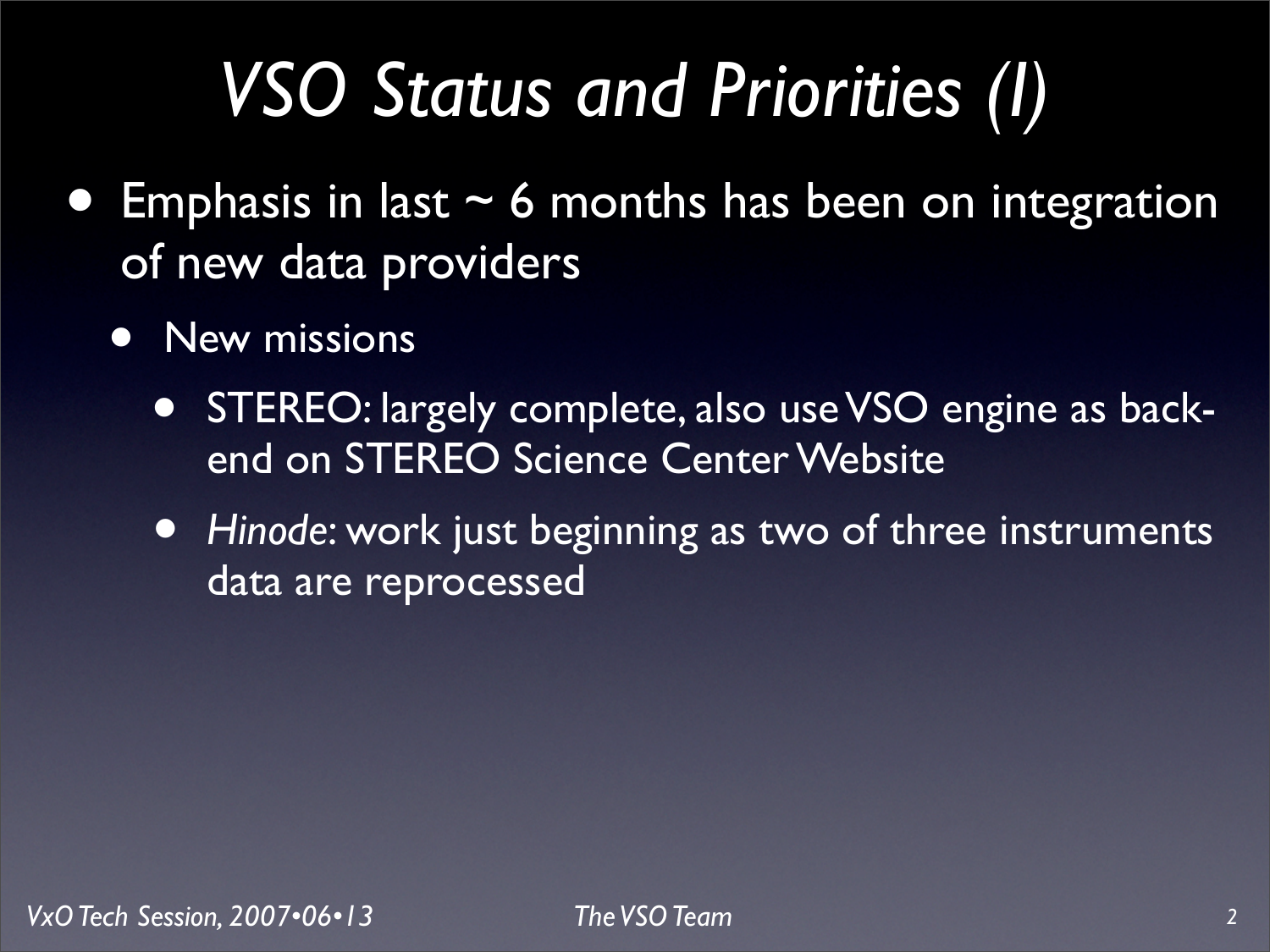## *VSO Status and Priorities (II)*

- **Priorities for next 6 months:** 
	- *•* Cart API
		- So that other UIs can save / load carts
	- *•* Catalog API / Catalogs as a Service
		- *•* Generic ways to describe / store catalogs
	- *•* Registry API
		- *•* To allow UIs to ask about the general holdings of VSO.
	- *•* Customizable Web UI
		- *•* To allow alternate look & feel
		- *•* Allow data providers to use VSO framework but still pass archive-specific parameters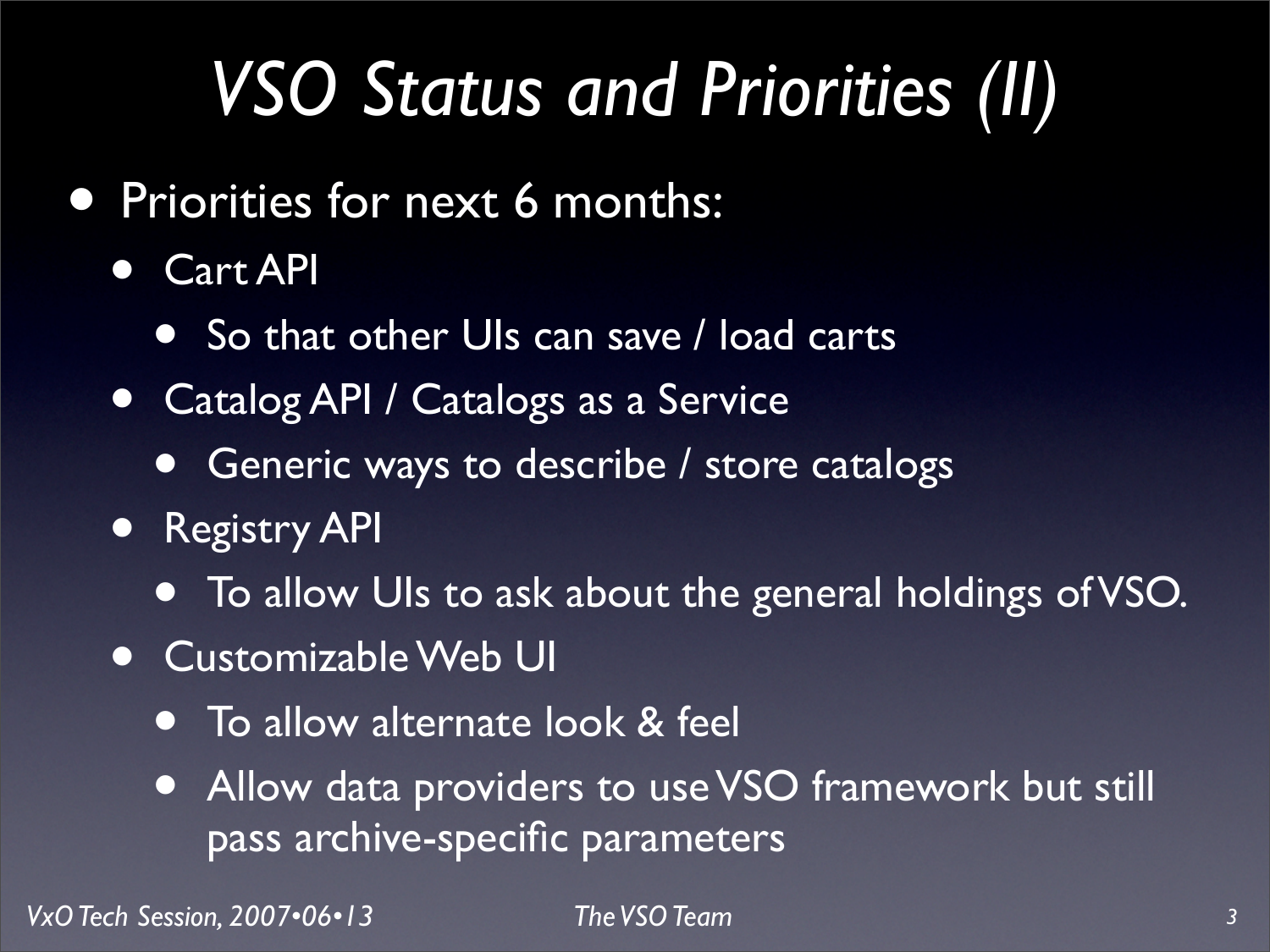## *VSO Status and Priorities (III)*

- *•* Priorities for next 6 months *(continued)*:
	- *•* New Parameters / Updated Data Model
	- *•* Dynamic Metadata Return
		- *•* Requesting fields other than the standard VSO return structure be returned
		- *•* Must be supported by the Data Provider being asked
	- *•* Data Provider Customizable Parameters
		- *•* Ways for the Data Provider to note useful parameters used by their system, that aren't in the data model.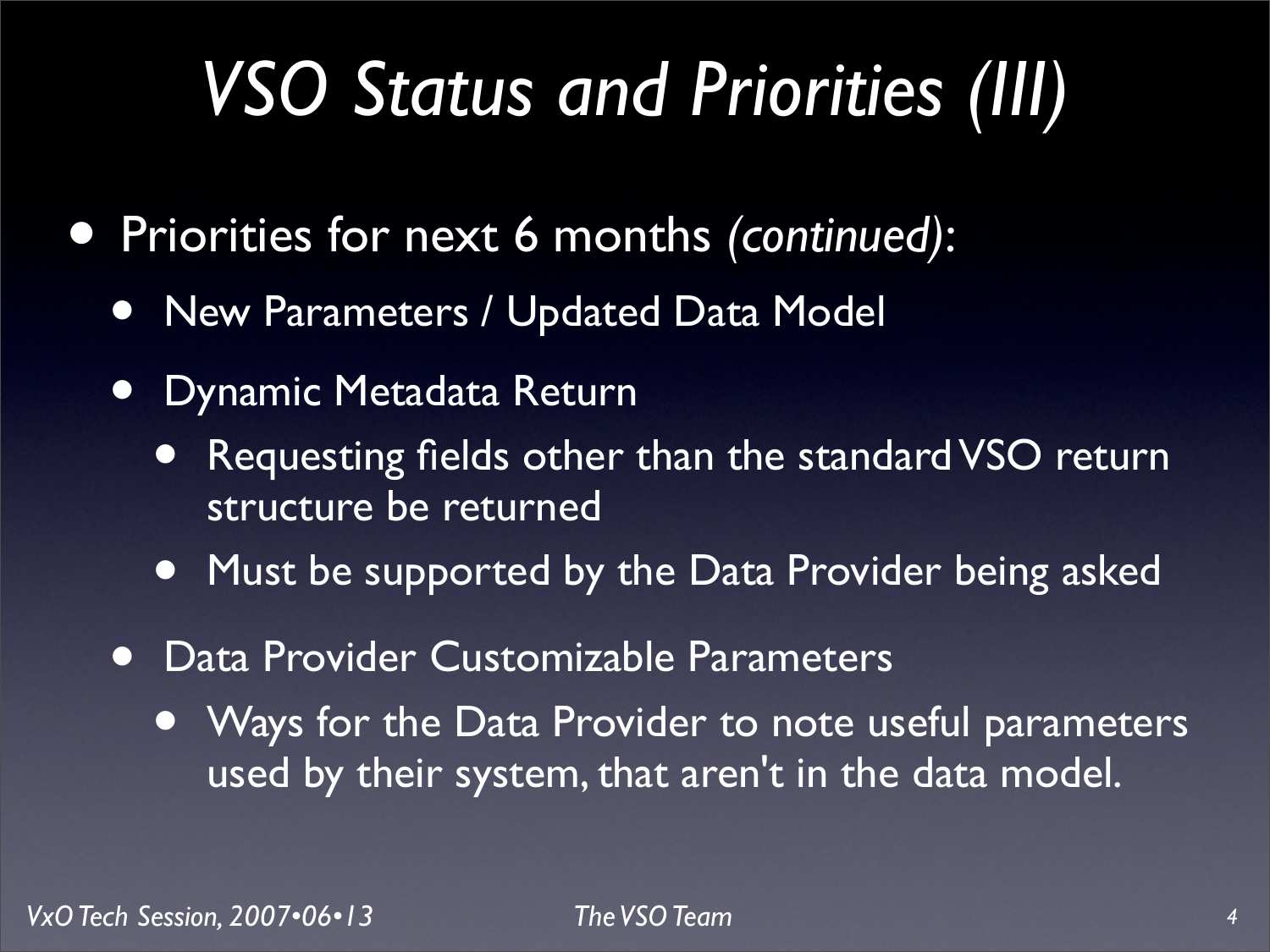### *VSO Issues and Lessons Learned*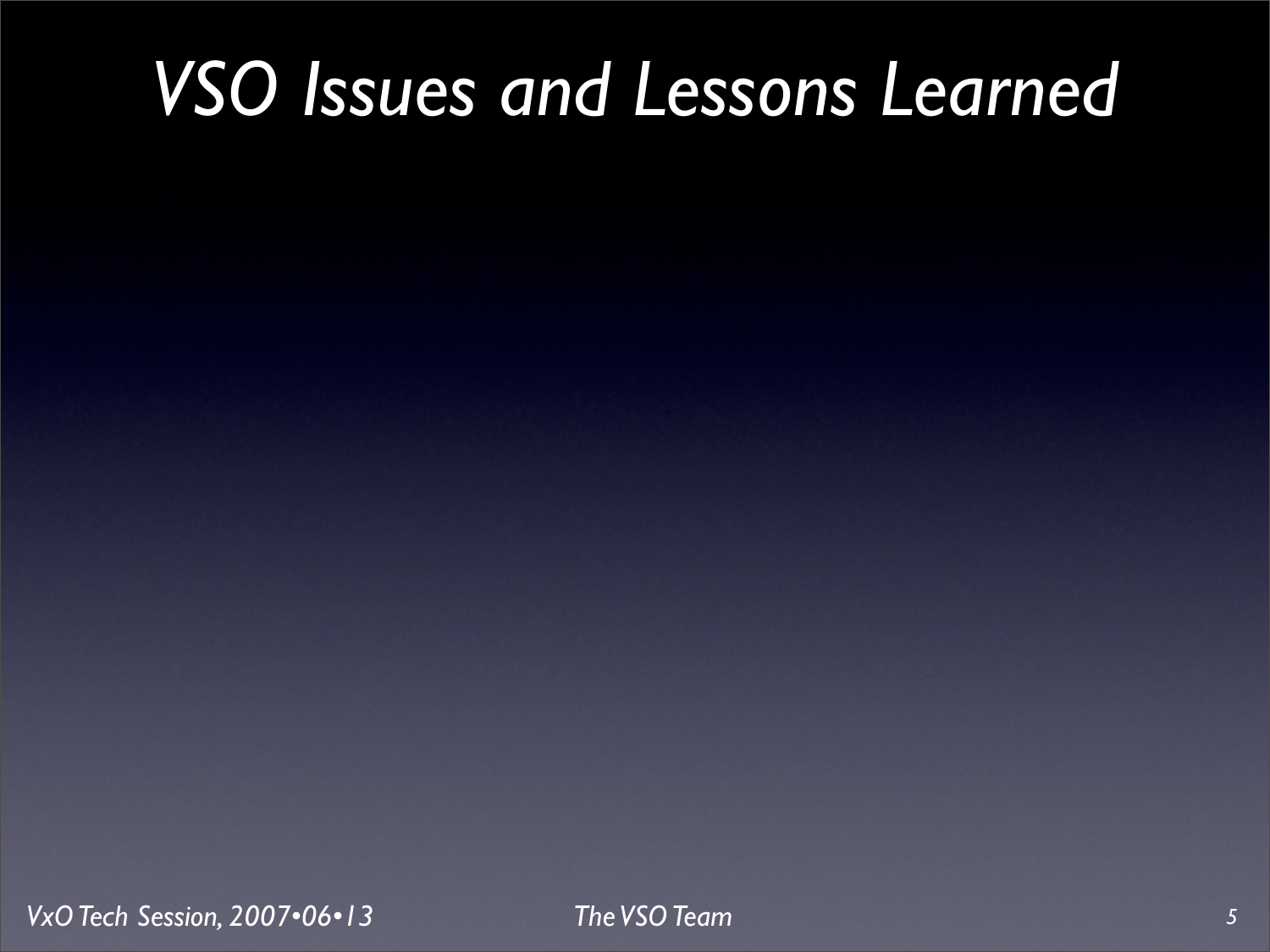### *Data Transfer Negotiation*

#### • The Problem:

- There is no one 'best' data transfer method
- VSO's solution: GetData
	- Initial 'Query' only returns metadata with Foreign Keys
	- Once users determine which data they want, they can request if the files with their preferred transfer methods

#### **• For the Future:**

- This could be extended to handle local resolution
- Or to negotiate file formats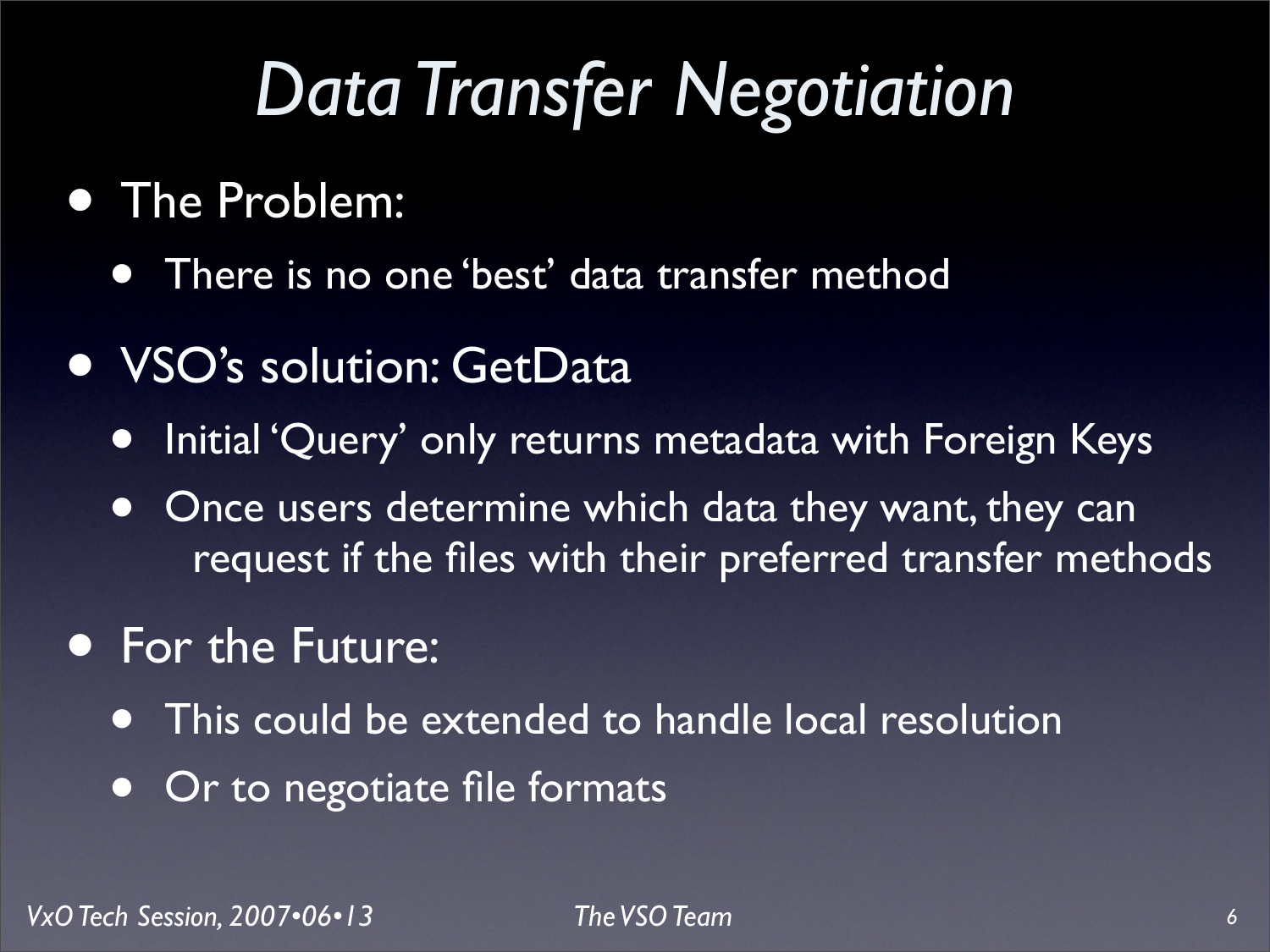## *IDL SOAP Client*

- The *status quo*:
	- IDL is the preferred environment of the community
- VSO's solution:
	- A SOAP client in IDL
- For the Future:
	- Rewrite to deal with larger data structures
	- Need to test against other SOAP servers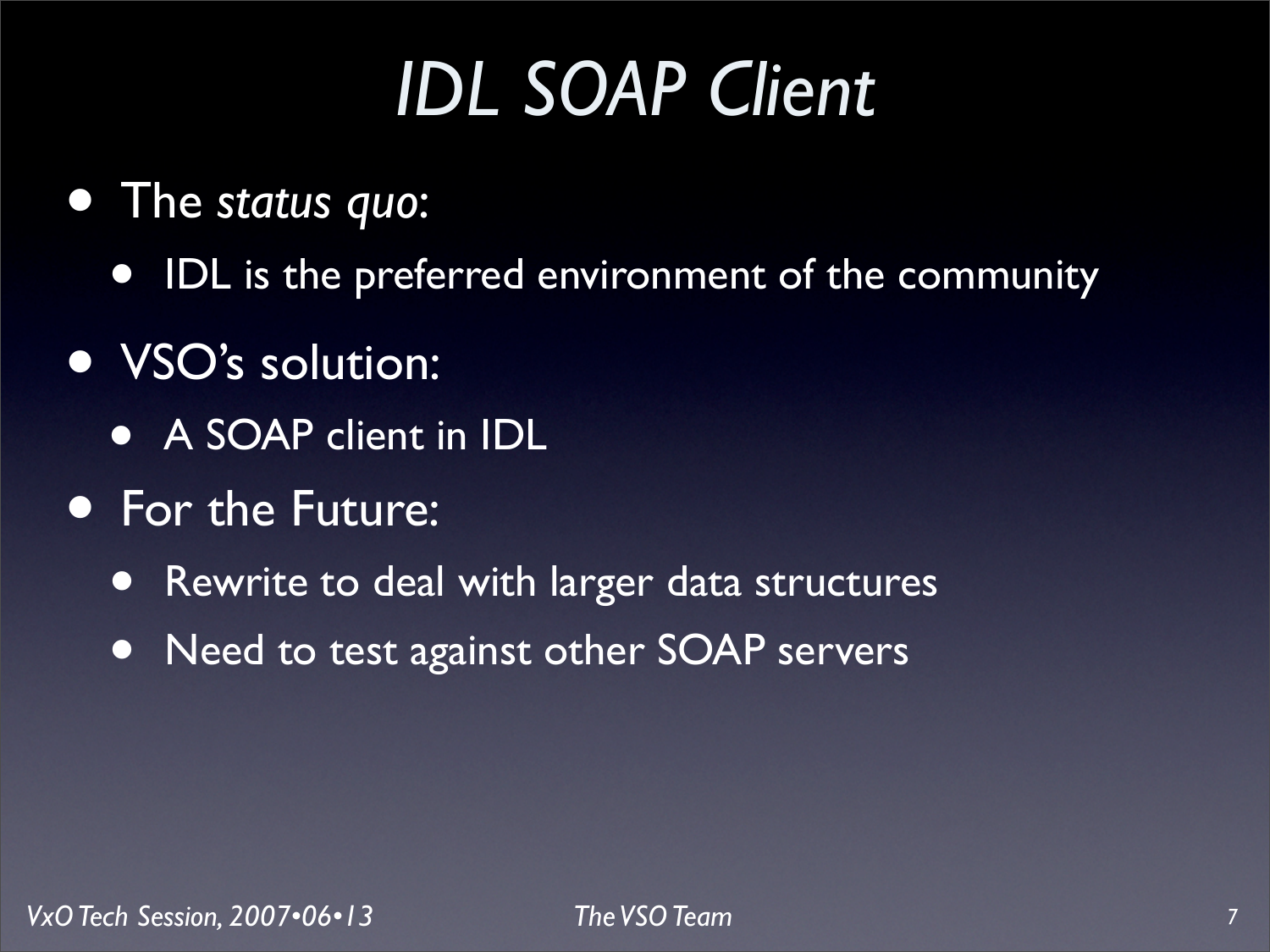#### *Summary Metadata: Dealing with Large Datasets*

- Summary metadata:
	- unique provide ID
		- *• e.g.* GONG magnetogram Big Bear 10 min avg. id = 11005
	- total product count
	- total size
	- a URL identifier for the actual summary data
		- *• e.g.* <http://vso.nso.edu/cgi/stream?pptid=11005;date=20070502>
- Advantages:
	- Lower overhead transaction
	- VSO Cart contains unique identifier for later re-query and publication completeness
	- Faster and easier access through the summary URL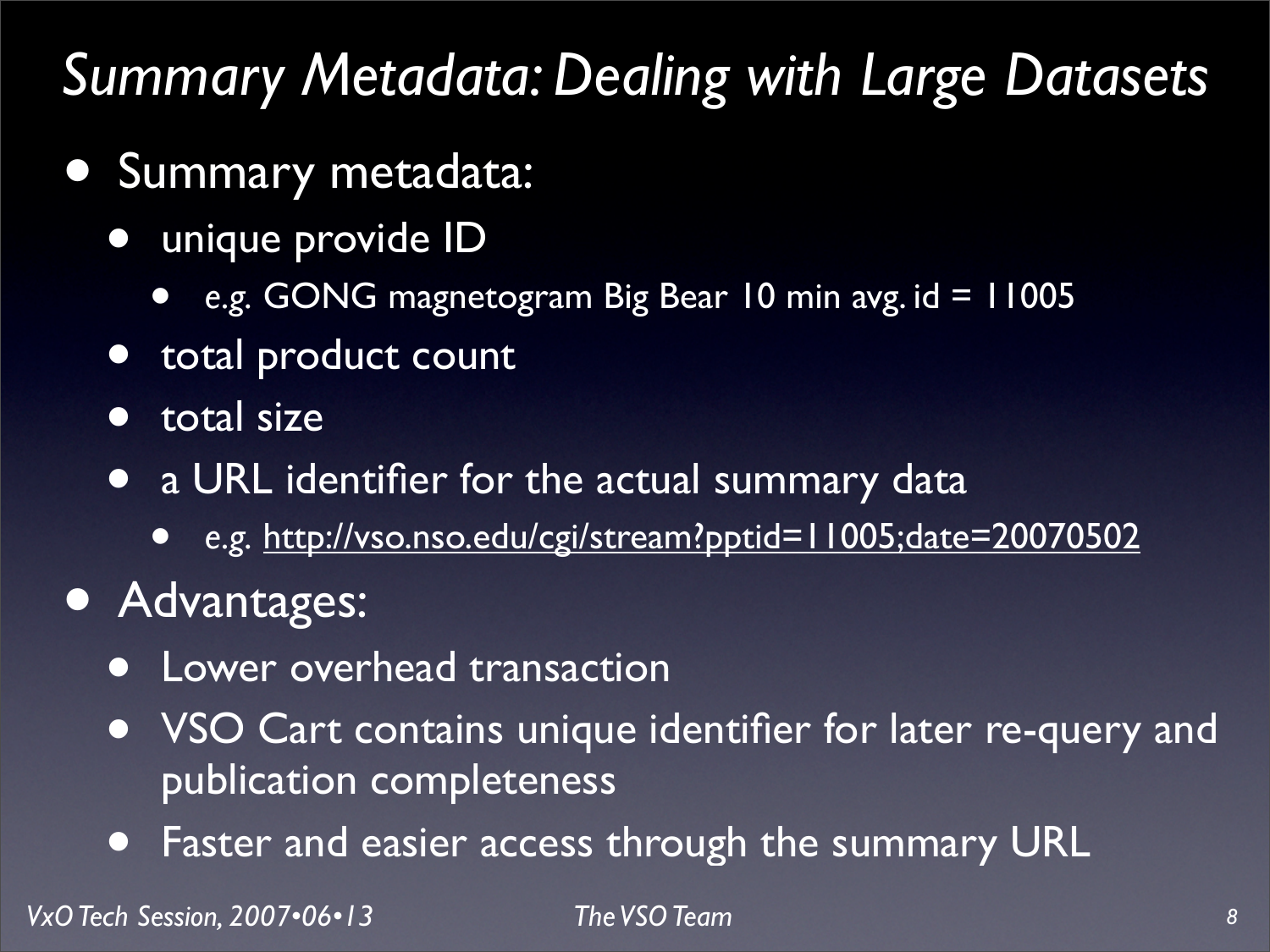## *VSO GUI and Cart*

- Moving the CGI toward a pluggable interface that allows customization
	- By site or user
- **Cart** 
	- Editing functionality
	- Allowing a Wiki-like info field
	- Downloadable movies
	- **•** Publication linking